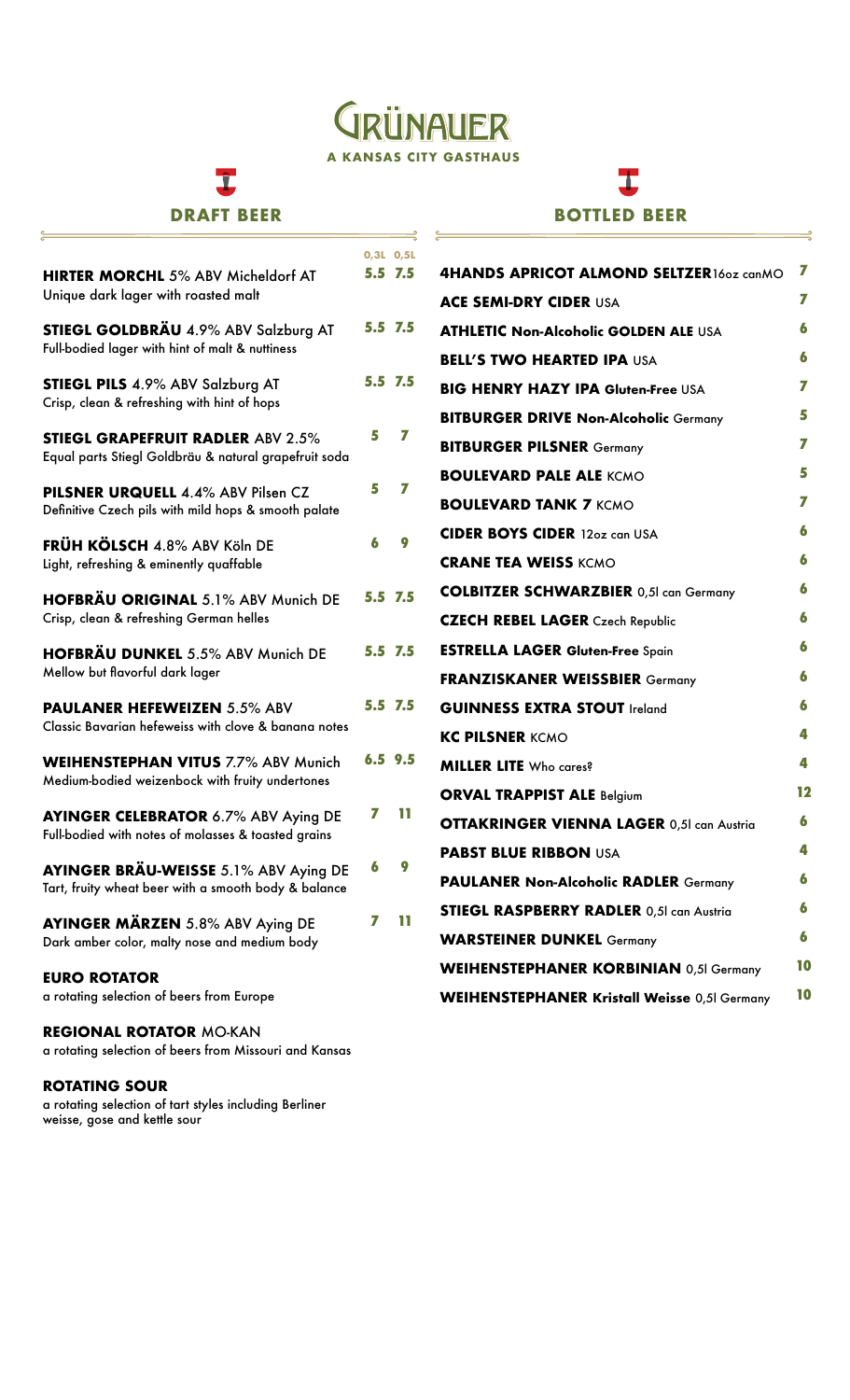**INAUER A KANSAS CITY GASTHAUS**

#### **WINE BY THE GLASS**

| RED                                                                |    | <b>GLASS ROTTLE</b> |
|--------------------------------------------------------------------|----|---------------------|
| <b>MEINKLANG</b> Natural Red Blend<br><b>BURGENLAND, AUSTRIA</b>   | 11 | 40                  |
| <b>PRIELER</b> Blaufränkisch<br>NEUSIEDLERSEE, BURGENLAND, AUSTRIA | 12 | 45                  |
| <b>LES CAILLOUX</b> Cabernet Blend<br><b>BORDEAUX, FRANCE</b>      | ш  | 40                  |
| <b>MOMBARUZZO Pinot Noir</b><br>PIEMONTE, ITALY                    | 10 | 36                  |
| <b>COPERTINO "RISERVA"</b> Negroamaro<br><b>COPERTINO, ITALY</b>   | 10 | 36                  |
| <b>GLATZER "REBENCUVÉE" Zweigelt</b><br>CARNUNTUM, AUSTRIA         | ш  | 40                  |
| <b>SATTLER</b> St. Laurent<br>NEUSIEDLERSEE, BURGENLAND, AUSTRIA   | 10 | 36                  |

| WHITE                                                                              |    | <b>GLASS BOTTLE</b> |
|------------------------------------------------------------------------------------|----|---------------------|
| <b>NIGL FREIHEIT</b> Grüner Veltliner<br>NIEDERÖSTERREICH, AUSTRIA                 | m  | 40                  |
| <b>BERNHARD OTT</b> Grüner Veltliner<br>WAGRAM, AUSTRIA                            | m  | 40                  |
| <b>GOBELSBURG</b> Riesling-Dry<br>KAMPTAL, AUSTRIA                                 | 10 | 36                  |
| <b>ALBERT BICHOT</b> Chardonnay<br>MÂCONNAIS, FRANCE                               | 10 | 36                  |
| <b>HÖPLER PANNONICA Rosé</b><br><b>BURGENLAND, AUSTRIA</b>                         | 10 | 36                  |
| <b>FRITZ MÜLLER</b> Sparkling Rosé<br>RHEINHESSEN, GERMANY                         | 10 | 36                  |
| <b>SICERA ODETTE Natural Pear Cider</b><br>NORMANDIE, FRANCE                       | 7  | 24                  |
| <b>NATURAL WHITE</b> Rotating selection of<br>orange and other natural white wines | 10 | 36                  |

# **COCKTAILS**

| <b>SAARBURGER GIN &amp; TONIC (15%ABV)</b><br>Ferdinand's Saar dry gin, Fever Tree Indian tonic &<br>seasonal garnish served over ice                          |    |
|----------------------------------------------------------------------------------------------------------------------------------------------------------------|----|
| GLÜHWEIN (10%ABV)<br>Red wine, mulling spices, brown sugar and dark rum with<br>lemon and star anise garnish                                                   |    |
| <b>WINTERRADLER (14%ABV)</b><br>Stiegl grapefruit Radler, basil-infused tequila, lemon juice &<br>pomegranate syrup over ice with a rosemary sprig             | 10 |
| <b>DER SCHMUTZIGE (20%ABV)</b><br>Black pepper/mustard vodka with pickle brine, kraut juice &<br>beet juice, garnished with cornichons & served up             | 10 |
| <b>NEGRÜNI</b> (25%ABV)<br>Our proprietor's blend of Tanqueray gin, sweet vermouth,<br>Aperol and orange peel on a large cube                                  |    |
| <b>BIEDERMEIER (25%ABV)</b><br>Bourbon, sweet vermouth, Angostura aromatic & orange<br>bitters, orange wedge & dark cherry juice shaken and<br>served over ice | 12 |



#### **LUCKY ELIXIR KOMBUCHA 7**

Various flavors, served over ice with lemon

#### **SPARKLING CBD DRINK 7**

 lightly flavored sparkling drink with 20mg of CBD served over ice with lemon

#### **ALMDUDLER MIT ZITRONE 6**

sparkling Austrian herbal soft drink with fresh squeezed lemon and old-fashioned bitters

#### **PAULANER RADLER 6**

bottled half non-alcoholic hefeweizen, half sparkling lemonade

#### **BITBURGER DRIVE 6**

refreshing 0.0% beer with all the taste of a refreshing German pilsner

#### **ATHLETIC BREWING CO 6**

UPSIDE DAWN craft golden ale style with Vienna malt (low to no gluten as well)